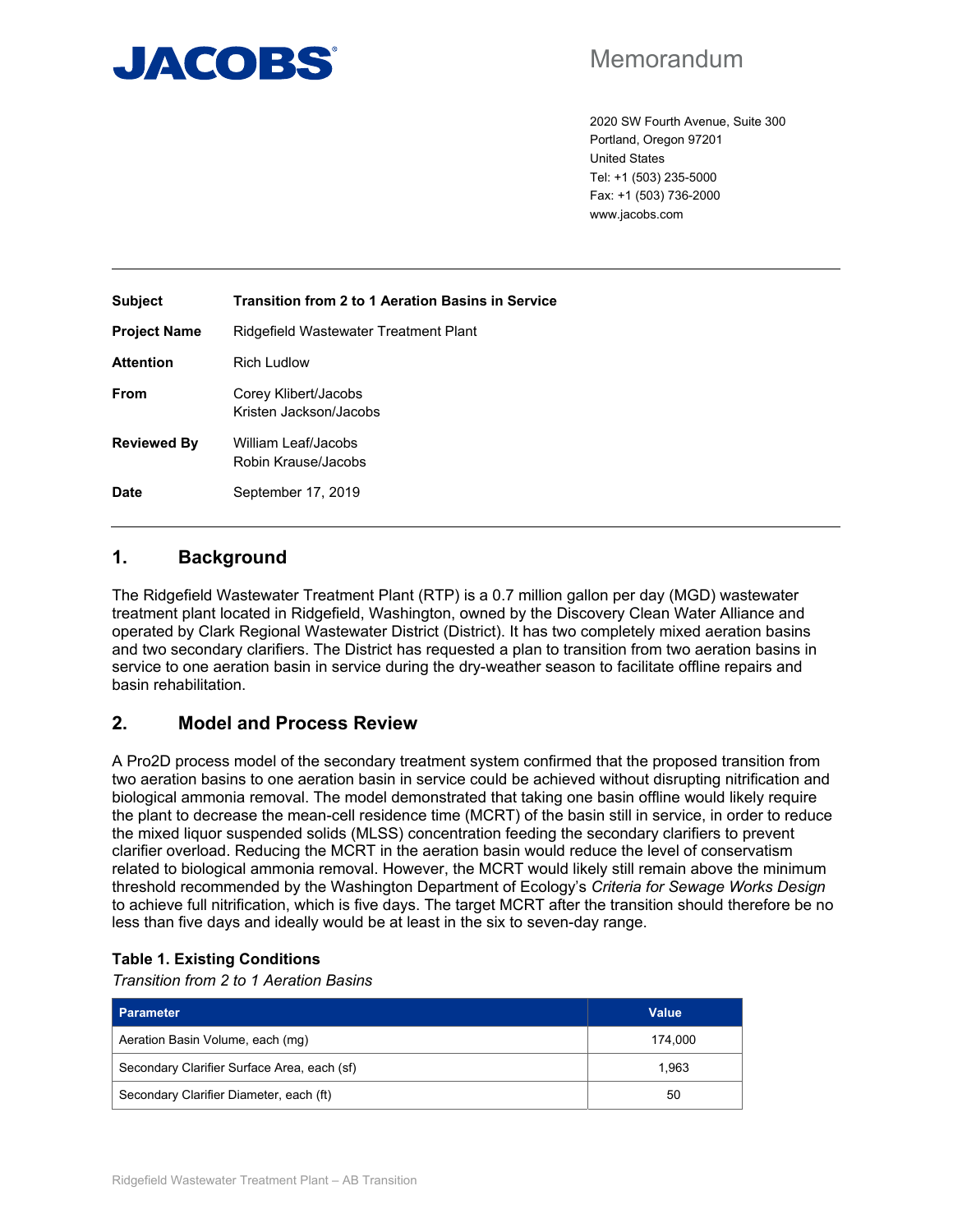

Prior to the transition operation, plant staff should ensure that sludge volume index (SVI) of the MLSS remains below 150 to 200, which will ensure that the excess MLSS can settle in the secondary clarifiers. Following the operation, the MLSS concentration will be expected to rise if the activated sludge wasting rate is not adjusted. The MLSS should be allowed to rise until reaching the maximum desired concentration or until significant secondary clarifier blanket buildup occurs, at which point the wasting rate can be increased to stop the increase in MLSS concentration. No design criteria for MLSS concentration is provided in the plant's design drawings. According to the Department of Ecology's *Criteria for Sewage Works Design*, the maximum recommended MLSS concentration for a typical activated sludge plant is 3,500 milligrams per liter. Wasting should be adjusted to maintain a target MLSS at which the plant can demonstrate effective operation.

Another parameter that is useful to monitor during aeration basin transition would be maintaining a F:M ratio below 0.4 while the inventory is being moved from one basin to the other. The "F" is influent biomass and the "M" is the mixed liquor inventory. Ridgefield's current design F:M ratio is 0.09, with a range of 0.05 to 0.15 from page 4-27 of the *Wastewater Treatment Facility Operation and Maintenance Manual*  (Gary & Osborne, Inc., 2007). At current operation in August 2019, the plant was operating successfully with a 0.16 average daily F:M. The idea would be to gradually shift the aeration basin influent away from the offline basin over to the operating basin, while making sure that the inventory ("M") is high enough so that the influent BOD5 ("F") doesn't get too high. This guideline helps ensure that treatment will be maintained and limits the potential for foaming or other nuisance conditions.

Maintaining aeration basin influent to the offline basin for a short time during the start of the transition would help ensure there is adequate food source for the biomass remaining in the offline basin. RAS would be gradually shifted to the online basin in proportion to the aeration basin influent being sent over (e.g. – move 10% of the aeration basin influent, move an additional 10% of the RAS flow over).

Blowers will need to be monitored during the transition phase to ensure the aeration provides a dissolved oxygen concentration of at least two milligrams per liter and also the associated mixing during the expedited ML transfer stage. The blowers should be controlled to provide the associated balance between mixing, process DO, and limiting conditions of over-aeration. Preliminary process calculations indicate that at least 410 standard cubic feet per minute (SCFM) of blower aeration would be required in the online basin once the second basin has been taken offline.

Other considerations would be time of day to start the transition, it would be recommended during the low-flow diurnal period, which is typically the middle of the night. Temperature of each basin should be within 2-degrees Celsius of each other prior to basin transition. Basins should be kept in the same operating mode as they were prior to the transition. As the basin is emptied, probes and monitoring devices should be covered to protect from UV exposure.

Since nitrifying autotroph growth rates are slow relative to heterotrophic organisms and are very sensitive to temperature, transition to one basin is only recommended during the dry-weather season when wastewater temperatures are highest. One-basin operation should not be in use when basin temperatures fall below 18 degrees Celsius. Figure 1 presents effluent wastewater temperatures from 2018 and 2019.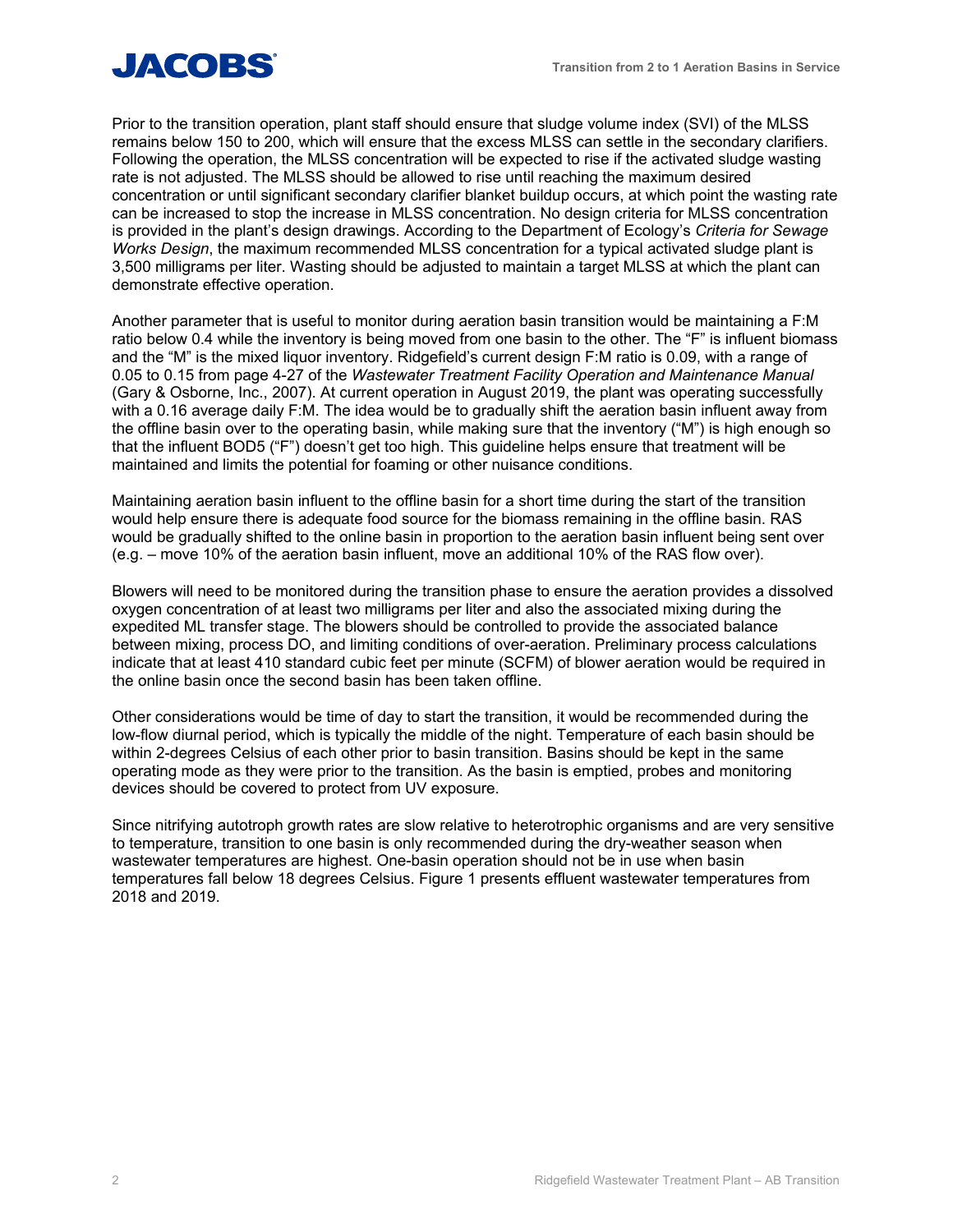



**Figure 1. Effluent wastewater temperature, degrees Celsius.** 

## **3. Transition Pumps**

The drain pump(s) or the mixed liquor recycle (MLR) pump could be used to transfer MLSS and would not overload the secondary clarifiers based on its peak design criteria, as shown in Table 2. Surface overflow rates (SOR) and solids loading rates (SLR) would fall below peak design criteria, as indicated in the 2000 RTP Plant Expansion drawings.

#### **Table 2. Time to Drain**

*Transition from 2 to 1 Aeration Basins* 

| Drain Pump Flowrate (qpm) | <b>Time to Drain (hours)</b> | <b>Surface Overflow Rate</b><br>$(gpd/sf)^1$ | <b>Solids Loading Rate</b><br>$(lb/d/sf)^1$ |
|---------------------------|------------------------------|----------------------------------------------|---------------------------------------------|
| 226 (1x drain pump)       | 12.8                         | 342                                          | 17.8                                        |
| 450 (2x drain pump)       | 6.4                          | 506                                          | 21.3                                        |
| 1,100 (MLR pump)          | 2.4                          | 983                                          | 32.7                                        |

1 Estimated SOR assumes plant flow of 0.345 MGD, which was the average daily flow in August 2019.

Estimated SLR assumes MLSS concentration of 2,500 mg/L, which is the dry-weather season average.

Using either both of the drain pumps or the MLR pump would be preferred to a single drain pump, since the time to transfer would be significantly lower with those options. If the MLR pump is used, flow rate should be maintained at or below 1,100 gpm to avoid exceeding the design peak hour surface overflow rate of the secondary clarifier, rated at 983 gallons per day per square foot of clarifier surface area.

Plant staff should continue aerating the basin being taken offline while it is being drained, as excessive downtime without feeding or aeration will damage the microbial community and lead to potential disruptions of treatment in the active basin.

## **4. Monitoring**

#### **4.1 Prior to Transition**

Sampling of online aeration basins one week prior to transition would provide baseline target values for the basin that will be kept online. Recommended daily samples for:

- Aeration Basin Effluent Ammonia- Nitrogen (NH3-N)
- Aeration Basin Effluent Nitrate-Nitrogen (NOx-N)
- Secondary Effluent COD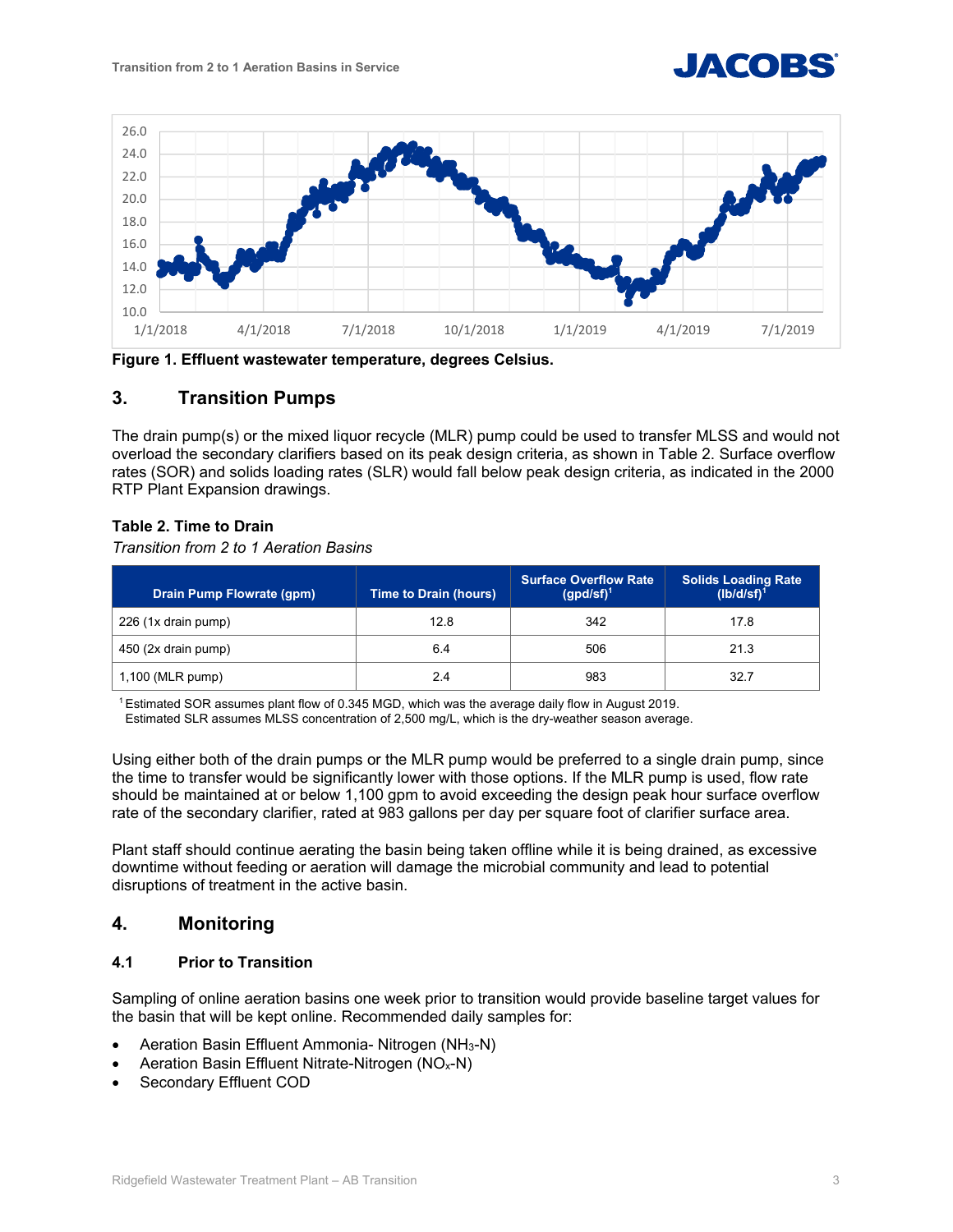# **JACOBS**

## **4.2 At Transition**

- Temperature above 18-deg C
- SVI below 150
- RAS Rate as RAS pumping is reduced in offline basin, RAS for online basin should be increased
- F:M below 0.4 during transition if possible, then stabilize within normal operational range, 0.05-0.15
- MCRT above 5 days
- MLSS below 3,500 mg/L, or as high as plant performance allows historically
- Aeration supply increase in online basin as second basin is taken offline
- DO maintain DO concentration of 2 mg/L

## **4.3 After Transition**

Monitor Aeration Basin process parameters (daily):

- Aeration Basin Flow
- BOD<sub>5</sub>
- TSS
- pH
- SVI
- MLSS concentration
- DO concentration
- HACH spectrophotometer (DR3900 or equivalent) can provide periodic measurements of aeration basin performance indicators (e.g. COD, Ammonia-nitrogen, Nitrate-Nitrogen)
	- o Aeration basin effluent chemical oxygen demand (COD)
	- o Ammonia Nitrogen
	- o Nitrate Nitrogen
- If available, ORP (Oxidation Reduction Potential) Probe can be used to determine if Anoxic, Anaerobic, or Aerobic conditions are being developed in the aeration basin. Sample each zone.

## **5. Next Steps**

Contingency plans should be evaluated to prepare for unforeseen circumstances during basin transition. See Table 3 for example contingencies.

If the District would like to proceed with basin transition, we recommend generation of a detailed plan that includes clear step by step instructions that starts with prerequisites for basin transition, order of valves/gates to be turned, and process values to monitored.